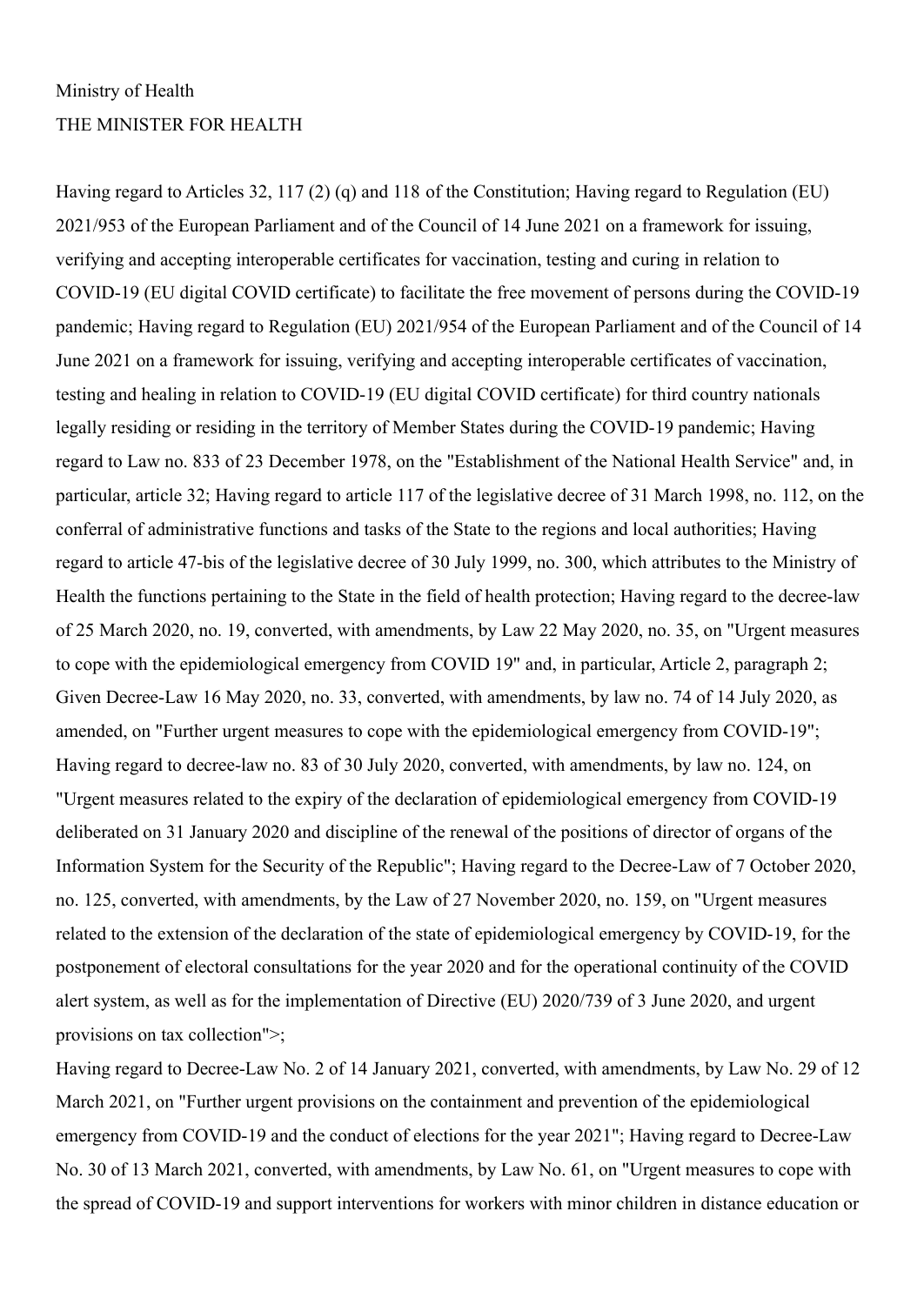quarantine"; Given the decree-law of 1 April 2021, no. 44, converted, with amendments, by the law of 28 May 2021, no. 76, on "Urgent measures for the containment of the COVID-19 epidemic, in the field of SARS-CoV-2 vaccinations, justice and public competitions"; Having regard to Decree-Law No. 52 of 22 April 2021, converted, with amendments, by Law No. 87, on "Urgent measures for the gradual recovery of economic and social activities in compliance with the requirements of containment of the spread of the COVID-19 epidemic", and, in particular, article 9, on "green certifications COVID-19); Given the decree-law of 23 July 2021, no. 105, on "Urgent measures to cope with the epidemiological emergency from COVID-19 and for the safe exercise of social and economic activities", and, in particular, Article 1, pursuant to which: "In view of the health risk associated with the protracted spread of viral agents from COVID-19, declared by resolution of the Council of Ministers of 31 January 2020, extended by resolutions of the Council of Ministers of 29 July 2020, 7 October 2020, 13 January 2021 and 21 April 2021, is further extended until 31 December 2021"; Having regard to Article 3 of the aforementioned decree-law of 23 July 2021, no. 105, which regulates the use of COVID-19 green certifications and the subsequent Article 12, paragraph 2, which provides that: "Without prejudice to the provisions of this decree to the contrary, from 1 August to 31 December 2021, the measures set forth in the Decree of the President of the Council of Ministers of 2 March 2021, published in the ordinary supplement to the Official Gazette no. 52 of 2 March 2021, adopted in implementation of Article 2, paragraph 1, of Decree-Law no. 19 of 2020"; Having regard to the Decree of the President of the Council of Ministers of 2 March 2021, containing "Further provisions implementing the Decree-Law No. 19 of 25 March 2020, converted, with amendments, by Law No. 35 of 22 May 2020, containing "Urgent measures to cope with the epidemiological emergency from COVID-19", the Decree-Law No. 33 of 16 May 2020, converted, with amendments, by Law No. 74, on "Further urgent measures to cope with the epidemiological emergency from COVID-19", and of the decree-law of 23 February 2021, no. 15, on "Further urgent provisions on the subject of movements on the national territory for the containment of the epidemiological emergency from COVID-19"", published in the Official Gazette of the Italian Republic 2 March 2021, no. 52, and, in particular, Annex 20; Having regard to the Decree of the President of the Council of Ministers of 17 June 2021, on "Implementing provisions of Article 9, paragraph 10, of Decree-Law No. 52 of 22 April 2021, on "Urgent measures for the gradual recovery of economic and social activities in compliance with the requirements of containment of the spread of the COVID-199 epidemic", published in the Official Gazette of the Italian Republic of 17 June 2021, No. 143; Having regard to the order of the Minister of Health of 29 April 2021, on "Further urgent measures on the containment and management of the epidemiological emergency from COVID-19", published in the Official Gazette of the Italian Republic of 29 April 2021, no. 102; Having regard to the order of the Minister of Health of 6 May 2021, on "Further urgent measures on the containment and management of the epidemiological emergency from COVID-19", published in the Official Gazette of the Italian Republic of 7 May 2021, no. 108; Having regard to the order of the Minister of Health of 14 May 2021, on "Further urgent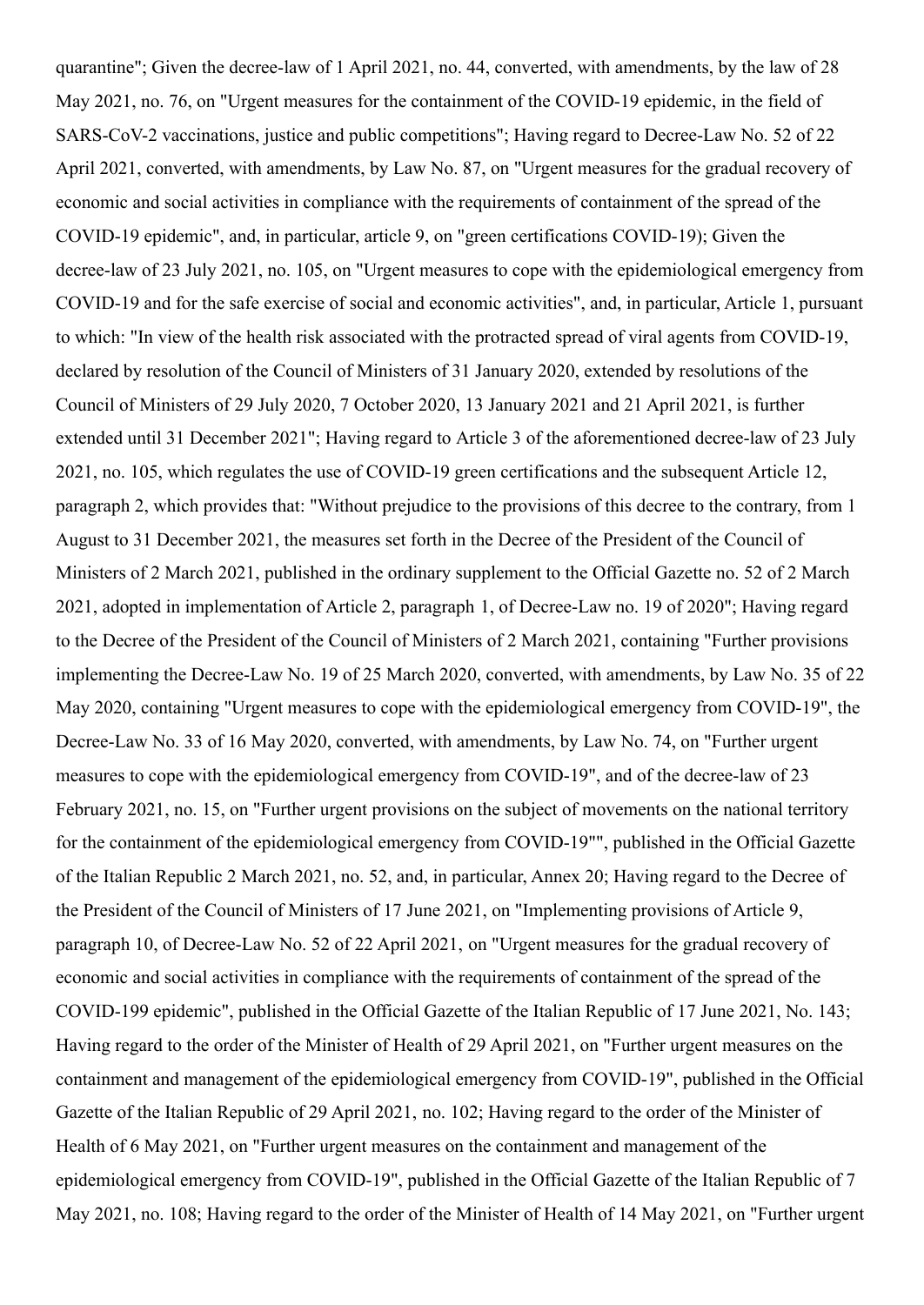measures on the containment and management of the epidemiological emergency from COVID-19", published in the Official Gazette of the Italian Republic of 14 May 2021, no. 114; Having regard to the order of the Minister of Health of 30 May 2021, on "Further urgent measures on the containment and management of the epidemiological emergency from COVID-19", published in the Official Gazette of the Italian Republic of 31 May 2021, no. 128, by which the measures referred to in Article 1 of the Order of the Minister of Health of 29 April 2021, as supplemented and reiterated by the Order of the Minister of Health of 6 May 2021, relating to travel from India, Bangladesh and Sri Lanka were extended until 21 June 2021; Having regard to the Order of the Minister of Health of 2 June 2021, entitled "Further urgent measures on the containment and management of the epidemiological emergency from COVID-19", published in the Official Gazette of the Italian Republic of 3 June 2021, no. 131; Having regard to the order of the Minister of Health of 18 June 2021, on "Further urgent measures on the containment and management of the epidemiological emergency from COVID-19", published in the Official Gazette of the Italian Republic of 19 June 2021, no. 145, and, in particular, Article 4, by which the measures relating to travel from India, Bangladesh and Sri Lanka were extended until 30 July 2021; Having regard to the declaration of the World Health Organization of 11 March 2020, in which the VOCID-19 epidemic was assessed as a "pandemic" in view of the levels of diffusivity and severity reached at the global level; Having regard to the evolving epidemiological situation at the international level and the particularly diffusive nature of the Covid-19 outbreak; Having regard to Council Recommendation (EU) 2021/1170 of 15 July 2021 which, lastly, amends Council Recommendation (EU) 2020/912 on the temporary restriction of non-essential travel to the EU and the possible lifting of such restriction; Having regard, in particular, to Annex 1 to the aforementioned Council Recommendation (EU) 2021/1170 of 15 July 2021, which identifies the "Third countries, special administrative regions and other entities and territorial authorities whose residents should not be subject to the temporary restriction at external borders on non-essential travel to the EU"; Having regard to the note of 29 July 2021 from the Directorate-General for Health Prevention, concerning the proposed reformulation of the period of fiduciary isolation for entries from countries in List D of Annex 20 of the Decree of the President of the Council of Ministers of 2 March 2021, due to the most recent evidence regarding the incubation period of the SARS-CoV-2 virus and consistent with ECDC recommendations; Considering that the general picture of the transmission of the SARS-CoV-2 infection in Italy shows clear signs of worsening, due to the prevalent circulation of the variant B.1.617.2, classified as VOC by the World Health Organization, which is leading to an increase in cases in other countries with high vaccination coverage; Considered it necessary and urgent, pending the adoption of a subsequent decree of the President of the Council of Ministers pursuant to Article 2, paragraph 2, of the cited decree-law of 25 March 2020, no. 19, as referred to by Decree-Law No. 105 of 23 July 2021 and taking into account the amendments made to Annex 1 of the aforementioned Recommendation (EU) 2020/912, to provide for new provisions on the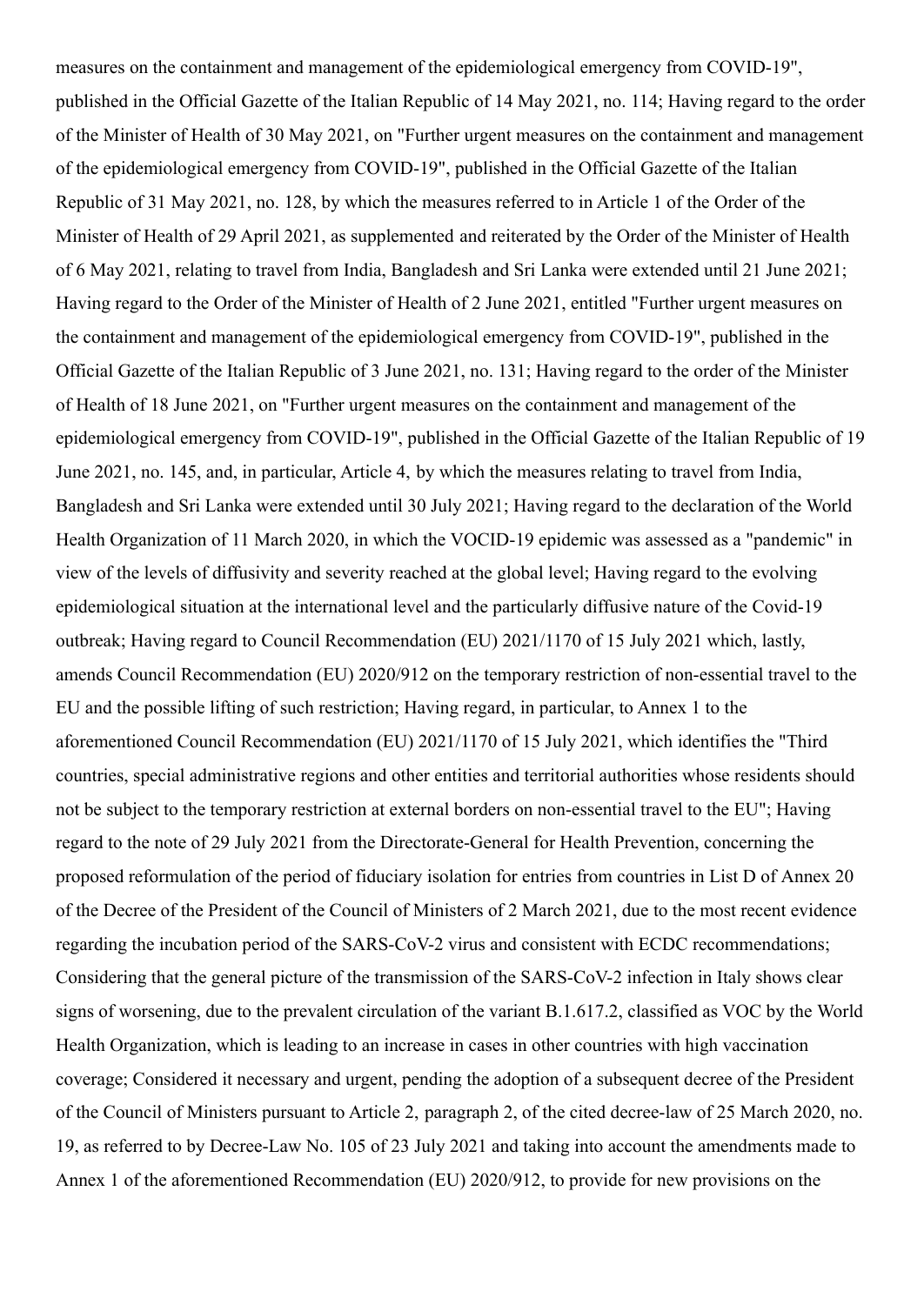limitation of travel from abroad; Having heard the Minister of Foreign Affairs and International Cooperation;

### NEW

#### Emana

the following order:

Art. 1 (1) For the purposes of this Ordinance, the following definitions shall apply: a) "COVID-19 green certification": green COVID-19 certification issued pursuant to Article 9, paragraphs 2 and 3, of Decree-Law No. 52 of 22 April 2021, converted, with amendments, by Law No. 87 of 17 June 2021, or EU digital COVID certificate pursuant to EU Regulations 2021/953 and 2021/954; b) "fiduciary isolation": period of health surveillance and fiduciary isolation pursuant to EU Regulations 2021/953 and 2021/954. 87, or EU digital COVID certificate pursuant to EU Regulations 2021/953 and 2021/954; b) "fiduciary isolation": period of health surveillance and fiduciary isolation in accordance with the modalities set out in Article 51 of the Decree of the President of the Council of Ministers of 2 March 2021; c) "PLF" or "passenger locator form": passenger locator form, completed in digital format in the terms and according to the timing identified by circular of the Directorate-General for Health Prevention. Article 2

# 1. Travel to and from the Republic of San Marino and the Vatican City State shall not be subject to any restrictions or reporting requirements. 2. The certifications issued by the competent authorities of the Republic of San Marino and of the Vatican City State following a SARS-CoV-2 vaccination validated by the European Medicines Agency and of successful recovery, shall be considered equivalent to the Italian ones, also for the purposes of Article 9, paragraph 10-bis, of Decree-Law no. 52 of 22 April 2021, converted, with amendments, by Law no. 87 of 17 June 2021. The certifications referred to in this article may be exhibited in digital or paper format.

## Article 3

1. The list of States and Territories set out in List C of Annex 20 to the Prime Ministerial Decree of 2 March 2021 shall be replaced by the following: "List C Austria, Belgium, Bulgaria, Cyprus, Croatia, Denmark (including the Faroe Islands and Greenland), Estonia, Finland, France (including Guadeloupe, Martinique, Guyana, Réunion, Mayotte and excluding other territories located outside the European mainland), Germany, Greece, Ireland, Latvia, Lithuania, Luxembourg, Malta, Netherlands (excluding territories situated outside the European continent), Poland, Portugal (including Azores and Madeira), Czech Republic, Romania, Slovakia, Slovenia, Spain (including territories in the African continent), Sweden, Hungary, Iceland, Liechtenstein, Norway, Switzerland, Andorra, Monaco, Israel". 2. The entry into the national territory of persons who have stayed in or transited through one or more of the States or territories referred to in paragraph 1 during the previous fourteen days shall be permitted under the following conditions (a) presentation to the carrier at the time of embarkation and to anyone deputy to carry out checks of the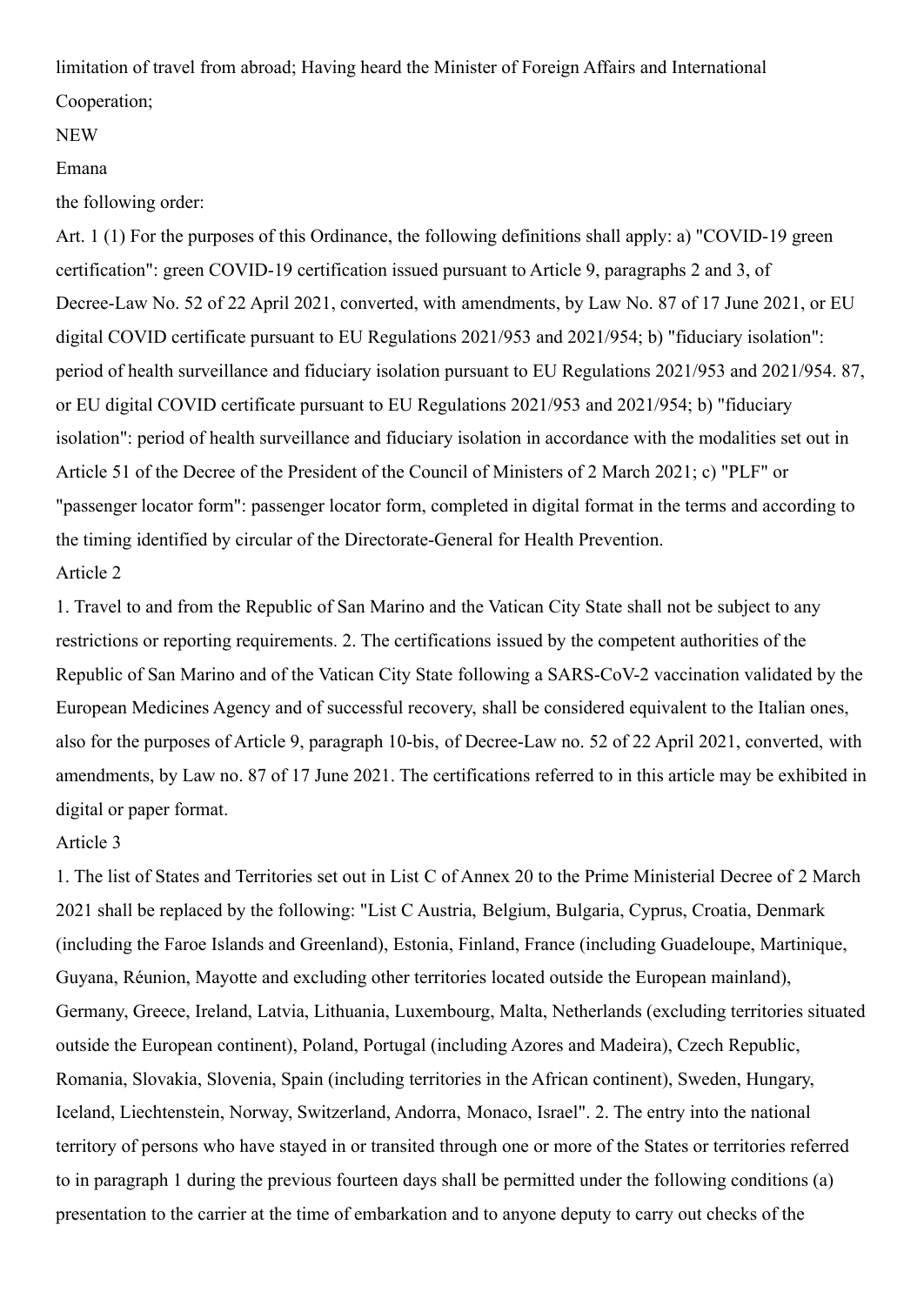Passenger Locator Form in digital format by displaying it from their mobile device or in a printed hard copy; (b) presentation to the carrier at the time of embarkation and to anyone deputy to carry out checks of one of the COVID-19 green certifications referred to in Article 9, paragraph 2, letters a), b) and c) of Decree-Law 22 April 2021, no. 52, or other equivalent certification; c) in case of entry into the national territory in violation of the provisions of letters a) and b), submission to fiduciary isolation at the address indicated in the Passenger Locator Form for a period of five days, and submission to a molecular or antigenic test, carried out by means of a swab, at the end of said period. 3. Persons who have stayed in or transited through Israel during the preceding 14 days shall also be granted entry on the following conditions (a) presentation to the carrier at the time of embarkation and to any person responsible for carrying out checks of the Passenger Locator Form in digital format by viewing it from their mobile device or as a printed hard copy; b) presentation to the carrier at the time of embarkation and to whoever is in charge of carrying out controls, of one of the green COVID-19 certifications or of a certification issued by the local health authorities following a vaccination validated by the European Medicines Agency (EMA), that the passenger has recovered or has undergone, within forty-eight hours prior to entry into the national territory, a rapid antigenic or molecular test with a negative result to the SARS-CoV-2 virus. These certifications are recognized as equivalent to those referred to in Article 9, paragraph 2, letters a), b) and c) of Decree-Law no. 52 of 22 April 2021 and EU Regulations 2021/953 and 2021/954. The certifications referred to in this article may be shown in digital or paper format.

#### Article 4

1. The list of States and Territories in List D of Annex 20 to the Prime Ministerial Decree of 2 March 2021 shall be replaced by the following: "List D

Albania, Saudi Arabia, Armenia, Australia, Azerbaijan, Bosnia and Herzegovina, Brunei, Canada, United Arab Emirates, Japan, Jordan, Lebanon, Kosovo, Moldova, Montenegro, New Zealand, Qatar, United Kingdom of Great Britain and Northern Ireland (including Gibraltar, Isle of Man, Channel Islands and British bases on the island of Cyprus and excluding territories not on the European mainland), Republic of Korea, Republic of North Macedonia, Serbia, Singapore, United States of America, Ukraine; Taiwan, Hong Kong and Macao Special Administrative Regions'. 2. The entry into the national territory of persons who have stayed in or transited through one or more of the States or territories referred to in paragraph 1 during the preceding fourteen days shall be permitted under the following conditions a) presentation to the carrier at the time of embarkation and to whoever is deputed to carry out controls of the Passenger Locator Form in digital format by displaying it from their mobile device or in a printed hard copy; b) presentation to the carrier at the time of embarkation and to whoever is deputed to carry out controls, of the certification of having undergone, in the seventy-two hours prior to entry into the national territory, a molecular or antigenic test, carried out by means of a swab and found to be negative. This time limit shall be reduced to 48 hours for entries from the United Kingdom of Great Britain and Northern Ireland (including Gibraltar, Isle of Man,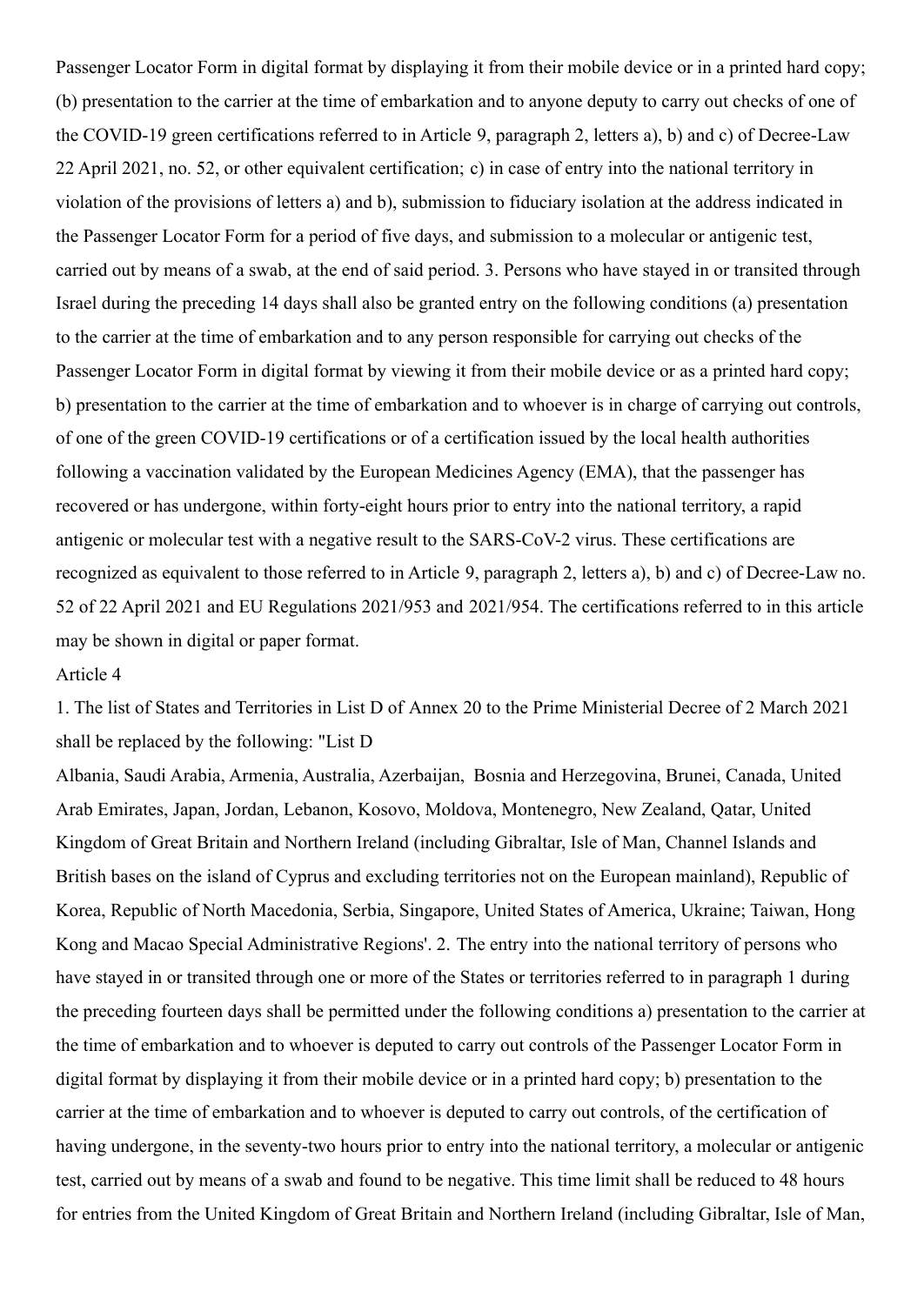Channel Islands and the British bases on the island of Cyprus but excluding territories outside mainland Europe); (c) subject to a five-day period of indefinite isolation at the address indicated in the Passenger Locator Form and a molecular or antigenic swab test at the end of the period of indefinite isolation. 3. Persons who have stayed in or transited through Canada, Japan, and the United States of America during the preceding fourteen days shall also be permitted to enter the national territory under the following conditions (a) presentation to the carrier at the time of embarkation and to anyone deputy to carry out controls of the Passenger Locator Form in digital format by viewing it from their mobile device or in a printed hard copy; b) presentation to the carrier at the time of embarkation and to whoever is in charge of carrying out checks, of a COVID-19 green certificate or of a certificate issued by the local health authorities following a vaccination validated by the European Medicines Agency (EMA), of having recovered or having carried out, within forty-eight hours prior to entry into the national territory, a rapid antigenic or molecular test with a negative result to the SARS-Cov-2 virus. These certifications are recognized as equivalent to those referred to in Article 9, paragraph 2, letters a), b) and c) of Decree-Law no. 52 of 22 April 2021 and EU Regulations 2021/953 and 2021/954. The certifications referred to in this article may be shown in digital or paper format. Article 5

1. Travel to the States and territories referred to in List E of Annex 20 to the Prime Ministerial Decree of 2 March 2021 is permitted only if one of the following reasons or conditions applies: a) work requirements; b) absolute urgency; c) health requirements; d) study requirements;

e) return to his/her own domicile, home or residence or that of a person, even if not a cohabitant, with whom there is a proven and stable emotional relationship. 2. The entry into the national territory of persons who have transited or stayed, in the fourteen days prior to entry into Italy, in a State or territory listed in Schedule E, is allowed in accordance with the procedures referred to in paragraph 3 and exclusively in the presence of one of the following reasons or conditions: a) work exigencies; b) absolute urgency; c) health exigencies; d) study exigencies; e) return to one's own domicile, home or residence; f) entry into the national territory by citizens of Member States of the European Union, of States party to the Schengen Agreement, of Andorra, of the Principality of Monaco, of the Republic of San Marino, of the Vatican City State; (g) entry into national territory by family members of the natural persons referred to in point (f), as defined in Articles 2 and 3 of Directive 2004/38/EC of the European Parliament and of the Council of 29 April 2004 on the right of citizens of the Union and their family members to move and reside freely within the territory of the Member States amending Regulation (EEC) No. 1612/68 and repealing Council Regulation (EEC) No. 1612/68. 1612/68 and repealing Directives 64/221/EEC, 68/360/EEC, 72/194/EEC, 73/148/EEC, 75/34/EEC, 75/35/EEC, 90/364/EEC, 90/365/EEC and 93/96/EEC; (h) entry into national territory by third-country nationals who are long-term residents in accordance with Council Directive 2003/109/EC of 25 November 2003 concerning the status of third-country nationals who are long-term residents and by third-country nationals who derive their right of residence from other European provisions or national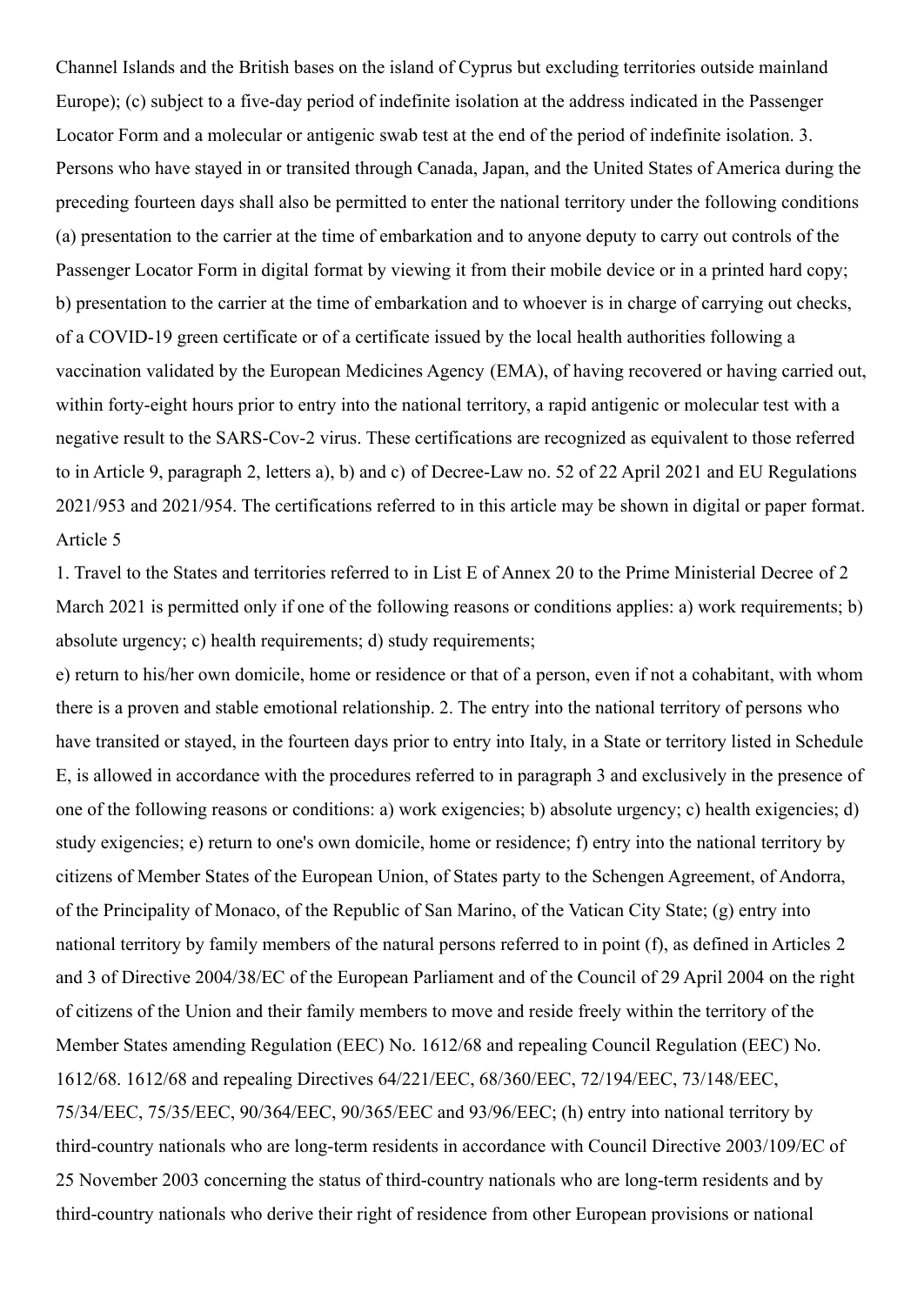legislation (i) entry into national territory by family members of the natural persons referred to in point (h), as defined in Articles 2 and 3 of Directive 2004/38/EC of the European Parliament and of the Council of 29 April 2004 on the right of citizens of the Union and their family members to move and reside freely within the territory of the Member States amending Regulation (EEC) No 1612/68 and repealing Council Regulation (EEC) No .... 1612/68 and repealing Directives 64/221/EEC, 68/360/EEC, 72/194/EEC, 73/148/EEC, 75/34/EEC, 75/35/EEC, 90/364/EEC, 90/365/EEC and 93/96/EEC;

1) entry into the national territory to reach the domicile, home or residence of a person referred to in letters f) and h), even if not cohabiting, with whom there is a proven and stable emotional relationship; m) participation by athletes, coaches, judges and competition commissioners, representatives of the foreign press and accompanying persons in competitive sporting competitions, recognized as being of pre-eminent national interest by order of the Italian National Olympic Committee (CONI) and the Italian Paralympic Committee (CIP) and regulated by a specific security protocol adopted by the sports body organizing the event. 3. Entrance to the national territory allowed under paragraph 2 shall take place in compliance with the following modalities a) presentation to the carrier at the moment of embarkation and to whoever is delegated to carry out controls of the Passenger Locator Form in digital format by viewing it from their mobile device or in a printed hard copy; b) presentation, to the carrier at the moment of embarkation and to whoever is delegated to carry out controls, of the certification of having undergone in the seventy-two hours prior to entry into national territory a molecular or antigenic test, carried out by means of a swab and having a negative result; (c) undergo fiduciary isolation at the address indicated in the Passenger Locator Form for a period of ten days; (d) undergo a molecular or antigenic test, carried out by means of a swab, at the end of the fiduciary isolation referred to in subparagraph (c).

#### Article 6

1. Provided that no symptoms of COVID-19 occur, and without prejudice to the obligation to submit the Passenger Locator Form and undergo molecular or antigenic testing, the health surveillance and the measure of fiduciary isolation, where provided, do not apply in the cases provided for in Article 51, paragraph 7, letters d), e), h), i), m), n), o), p), q) of the Decree of the President of the Council of Ministers of 2 March 2021. 2. Provided that there are no symptoms from COVID-19, without prejudice to the obligation to submit the Passenger Locator Form, the provisions of Articles 3, paragraph 2, 4, paragraph 2, and 5, paragraph 3, shall not apply to the cases referred to in Article 51, paragraph 7, letters a), b), c), 1) and o), of the Decree of the President of the Council of Ministers of 2 March 2021, as well as: 1) to anyone who transits, by private means, within the Italian territory for a period not exceeding thirty-six hours, with the obligation, at the expiry of said period, to immediately leave the national territory or, failing this, to begin or, failing this, to begin a period of fiduciary isolation at the address indicated in the Passenger Locator Form for a period of five days and to undergo, at the end of said period, a molecular or antigenic test, carried out by means of a swab; 2) anyone who enters Italy for a period not exceeding 120 hours for proven work, health or absolute